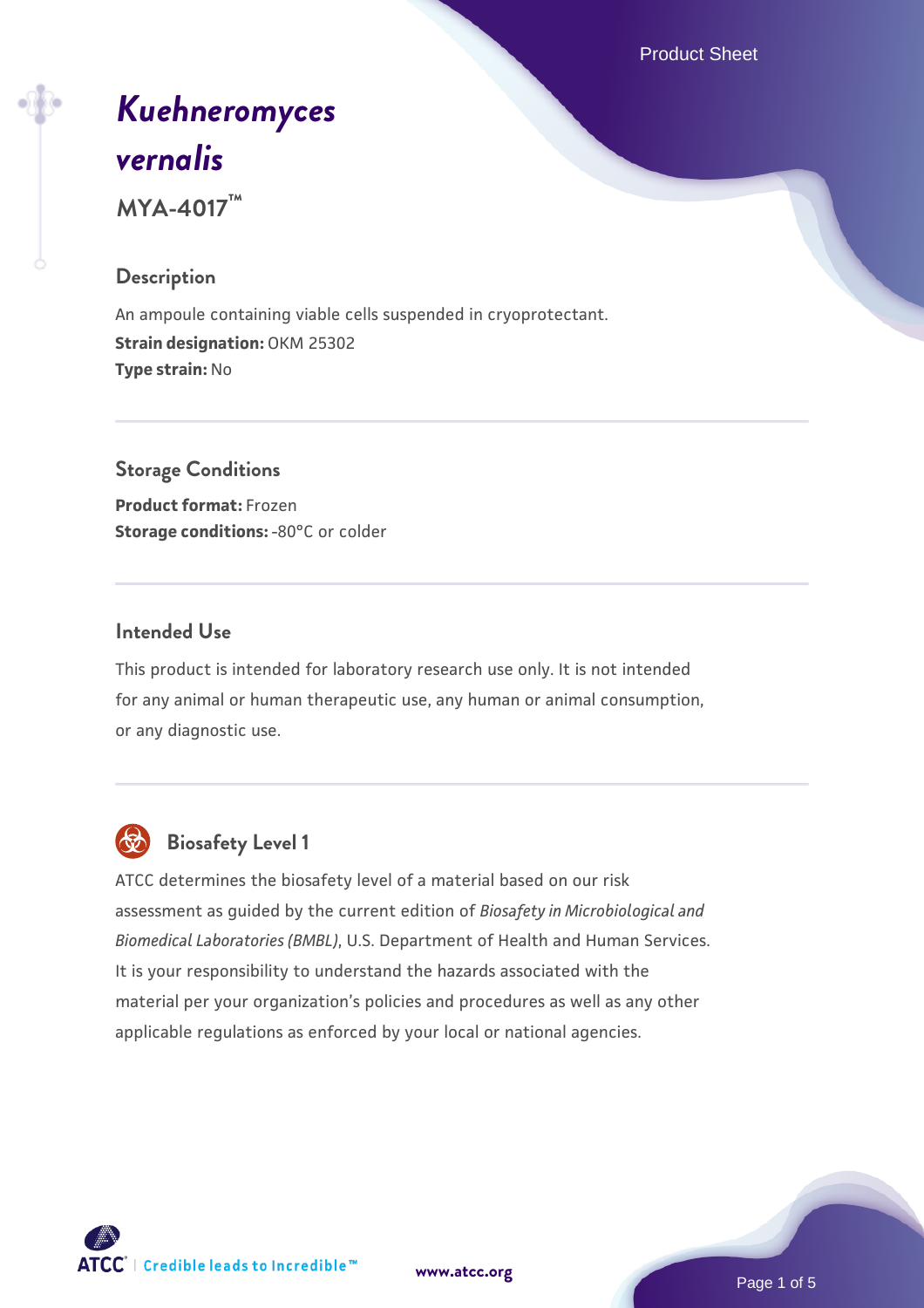ATCC highly recommends that appropriate personal protective equipment is always used when handling vials. For cultures that require storage in liquid nitrogen, it is important to note that some vials may leak when submersed in liquid nitrogen and will slowly fill with liquid nitrogen. Upon thawing, the conversion of the liquid nitrogen back to its gas phase may result in the vial exploding or blowing off its cap with dangerous force creating flying debris. Unless necessary, ATCC recommends that these cultures be stored in the vapor phase of liquid nitrogen rather than submersed in liquid nitrogen.

## **Certificate of Analysis**

For batch-specific test results, refer to the applicable certificate of analysis that can be found at www.atcc.org.

#### **Growth Conditions**

**Medium:**  [ATCC Medium 200: YM agar or YM broth](https://www.atcc.org/-/media/product-assets/documents/microbial-media-formulations/2/0/0/atcc-medium-200.pdf?rev=ac40fd74dc13433a809367b0b9da30fc)

# **Handling Procedures**

**Frozen ampoules** packed in dry ice should either be thawed immediately or stored in liquid nitrogen. If liquid nitrogen storage facilities are not available, frozen ampoules may be stored at or below -70°C for approximately one week. **Do not under any circumstance store frozen ampoules at refrigerator freezer temperatures (generally -20°C)**. Storage of frozen material at this temperature will result in the death of the culture.

1. To thaw a frozen ampoule, place in a **25°C to 30°C** water bath, until just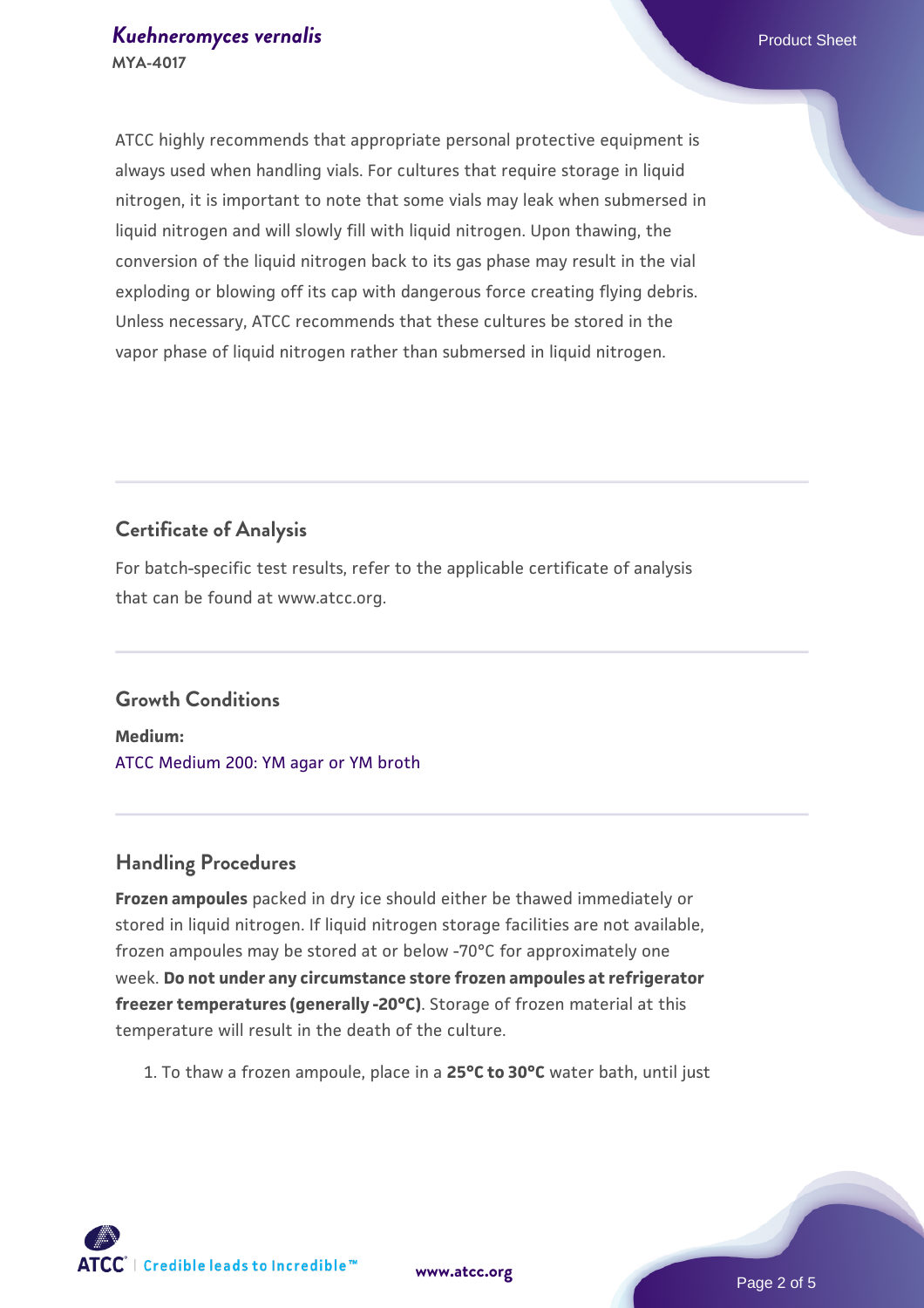thawed **(approximately 5 minutes)**. Immerse the ampoule just sufficient to cover the frozen material. Do not agitate the ampoule.

- 2. Immediately after thawing, wipe down ampoule with 70% ethanol and aseptically transfer at least 50 µL (or 2-3 agar cubes) of the content onto a plate or broth with medium recommended.
- 3. Incubate the inoculum/strain at the temperature and conditions recommended.
- 4. Inspect for growth of the inoculum/strain regularly for up to 4 weeks. The time necessary for significant growth will vary from strain to strain.

#### **Material Citation**

If use of this material results in a scientific publication, please cite the material in the following manner: *Kuehneromyces vernalis* (ATCC MYA-4017)

#### **References**

References and other information relating to this material are available at www.atcc.org.

#### **Warranty**

The product is provided 'AS IS' and the viability of ATCC® products is warranted for 30 days from the date of shipment, provided that the customer has stored and handled the product according to the information included on the product information sheet, website, and Certificate of Analysis. For living cultures, ATCC lists the media formulation and reagents that have been found to be effective for the product. While other unspecified media and reagents may also produce satisfactory results, a change in the ATCC and/or depositor-recommended protocols may affect the recovery, growth, and/or function of the product. If an alternative medium formulation or reagent is used, the ATCC warranty for viability is no longer

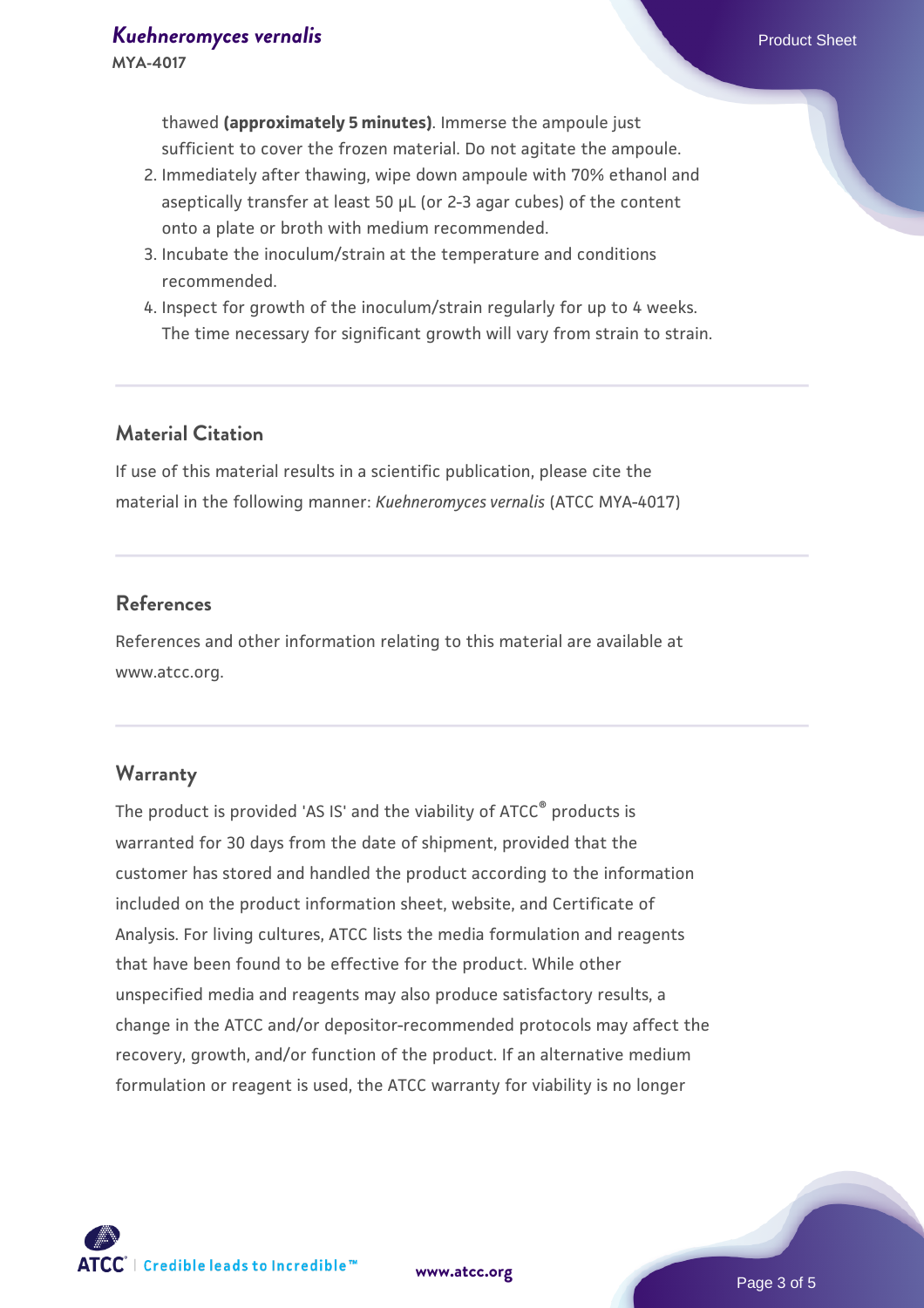#### *[Kuehneromyces vernalis](https://www.atcc.org/products/mya-4017)* Product Sheet **MYA-4017**

valid. Except as expressly set forth herein, no other warranties of any kind are provided, express or implied, including, but not limited to, any implied warranties of merchantability, fitness for a particular purpose, manufacture according to cGMP standards, typicality, safety, accuracy, and/or noninfringement.

#### **Disclaimers**

This product is intended for laboratory research use only. It is not intended for any animal or human therapeutic use, any human or animal consumption, or any diagnostic use. Any proposed commercial use is prohibited without a license from ATCC.

While ATCC uses reasonable efforts to include accurate and up-to-date information on this product sheet, ATCC makes no warranties or representations as to its accuracy. Citations from scientific literature and patents are provided for informational purposes only. ATCC does not warrant that such information has been confirmed to be accurate or complete and the customer bears the sole responsibility of confirming the accuracy and completeness of any such information.

This product is sent on the condition that the customer is responsible for and assumes all risk and responsibility in connection with the receipt, handling, storage, disposal, and use of the ATCC product including without limitation taking all appropriate safety and handling precautions to minimize health or environmental risk. As a condition of receiving the material, the customer agrees that any activity undertaken with the ATCC product and any progeny or modifications will be conducted in compliance with all applicable laws, regulations, and guidelines. This product is provided 'AS IS' with no representations or warranties whatsoever except as expressly set forth herein and in no event shall ATCC, its parents, subsidiaries, directors, officers, agents, employees, assigns, successors, and affiliates be liable for indirect, special, incidental, or consequential damages of any kind in connection with or arising out of the customer's use of the product. While reasonable effort is made to ensure authenticity and reliability of materials on deposit, ATCC is not liable for damages arising from the misidentification or



**[www.atcc.org](http://www.atcc.org)**

Page 4 of 5